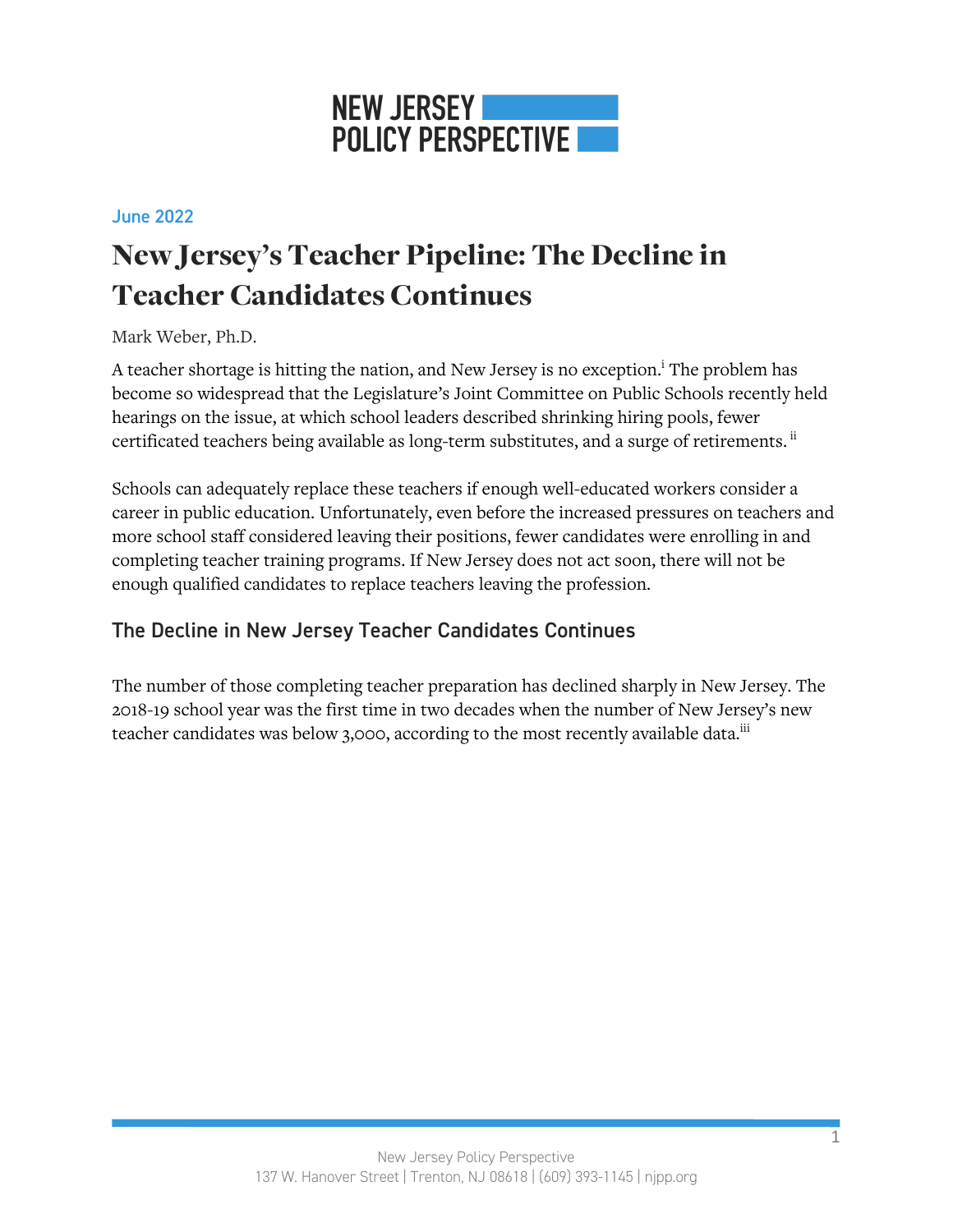# New Jersey Has Far Fewer Teacher Candidates Than a Decade Ago, Despite Recent Uptick



Teacher Prep Completers in New Jersey, 2008 to 2020

Decreases in the number of students do not explain the teacher decline. Seven years ago, almost five people completed teacher preparation for every 1,000 students in New Jersey; now, there are barely two.



Source: 2020 Title II Reports, US Dept. of Education, https://title2.ed.gov/Public/Home.aspx Common Core of Data, National Center for Education Statistics, https://nces.ed.gov/ccd/

NEW JERSEY POLICY PERSPECTIVE | NJPP.ORG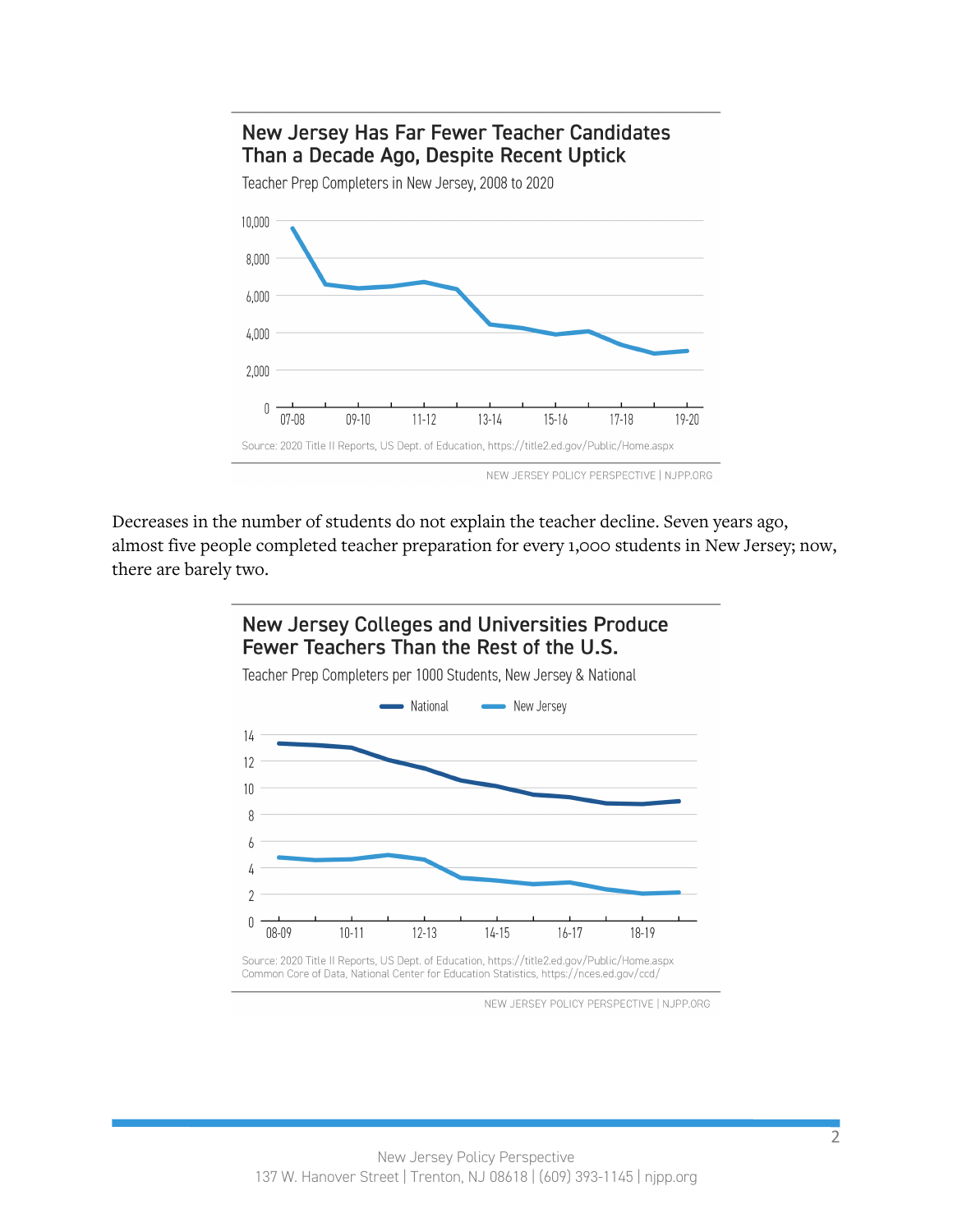On top of that, New Jersey's colleges and universities – the providers of teacher training– produce far fewer teachers per 1,000 students than the rest of the nation, suggesting that the Garden State might be over reliant on out-of-state teacher trainings programs.

Not all teacher training programs lead to college degrees that prepare candidates for a career in teaching. But the number of teaching degrees awarded in a year is still an important measure of educator recruitment. The most recent data is troubling: New Jersey's colleges and universities awarded a record low number of teaching degrees in 2020.<sup>iv</sup>



NEW JERSEY POLICY PERSPECTIVE | NJPP.ORG

Some reports have noted that teacher shortages are particularly acute in math, science, and special education.<sup>v</sup> To explore this issue, the graph below shows the proportion of the number of people completing teacher training programs and earning credentials in a variety of areas. The graph also shows these proportions for the New Jersey teacher workforce in the same year.<sup>vi</sup> As an example: 41 percent of the teacher candidates who completed their programs in 2018-19 earned a credential in elementary education. In contrast, 32 percent of the teacher workforce held a position teaching in elementary education that same year.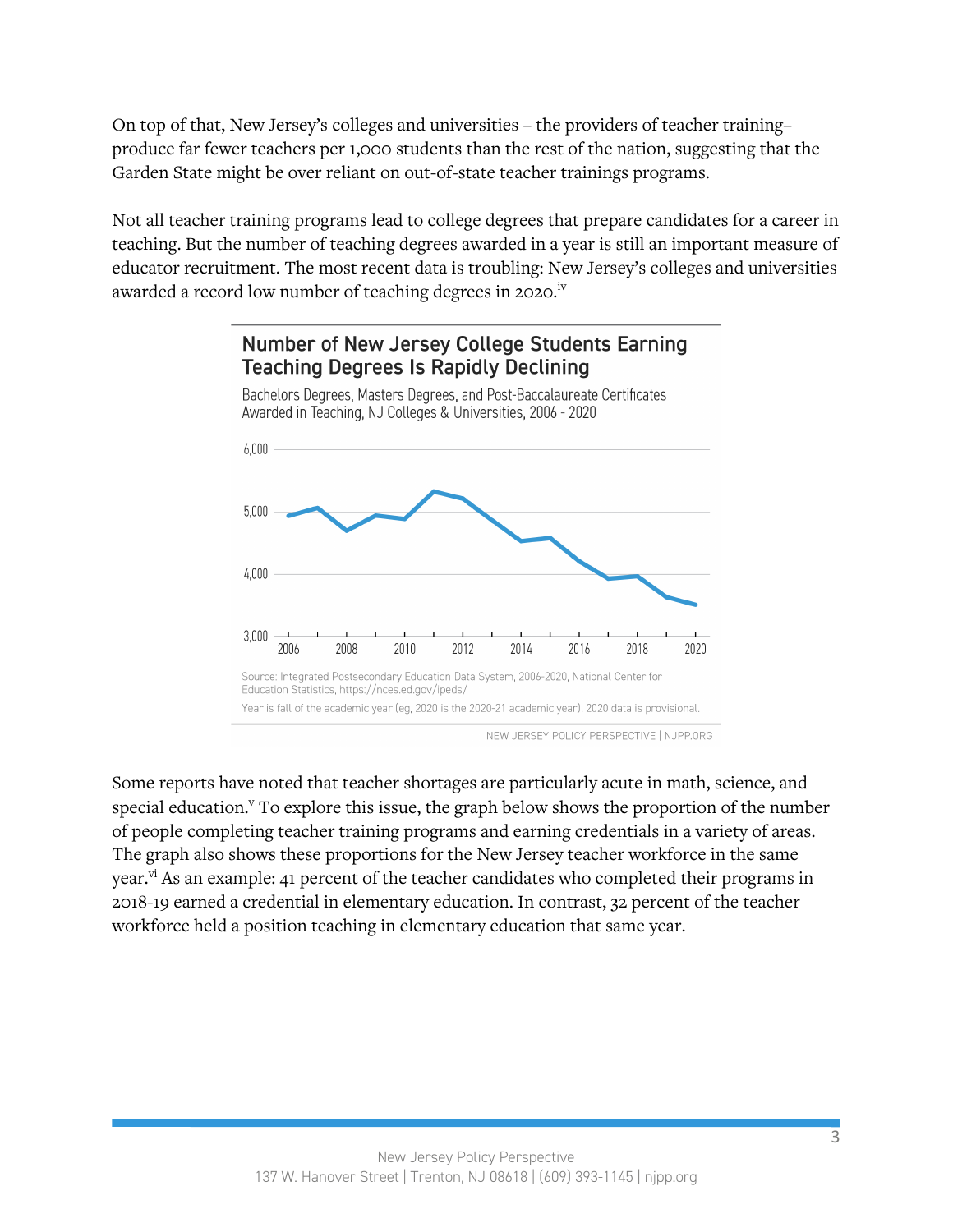# **Majority of Teacher Jobs and Candidates Are in Elementary and Special Education**

Teacher Workforce and Prepared Teacher Candidates by Certification and Job Assignment, 2018-19, New Jersey



NEW JERSEY POLICY PERSPECTIVE | NJPP.ORG

For the reasons below, the solution to the problem of teacher shortages is *not* simply to shift teacher candidates away from areas such as elementary education and toward math and other understaffed areas.

- While math and science teacher candidates are proportionally "underproduced" compared to elementary candidates, the same is true for foreign language and art teachers, as well as, to a lesser degree, music, and physical education teachers. So the problem of "underproducing" teachers is not confined to only a few curricular areas.
- Though special education is reportedly a hard-to-staff area, teacher candidates are proportionally *overproduced*, albeit by a slim margin. Shifting more teachers away from elementary and toward special education might help, but only if there are enough *overall* certifications to meet school districts' staffing needs in all areas of teaching.
- Even if elementary teachers are "overproduced," excess teachers are needed for positions as long-term and short-term substitutes. As numerous school leaders testified before the Joint Committee on the Public Schools, the lack of qualified personnel to fill teaching positions during maternity leaves and sick leaves, or due to mid-year retirements, has become a serious problem.<sup>vii</sup> Having more certificated candidates than full-time positions creates a pool of qualified workers who are available to fill these jobs.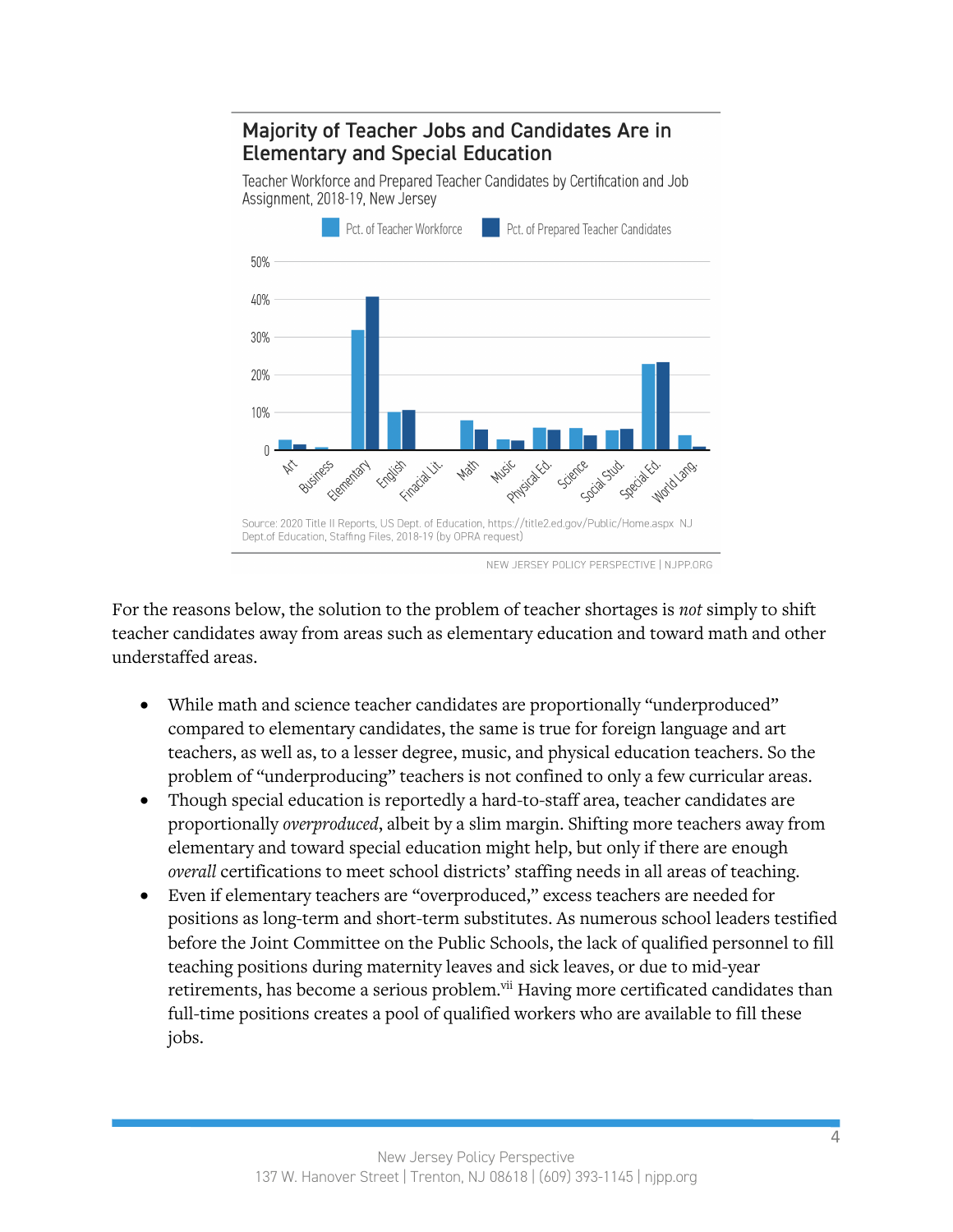# Recommendations

While getting teacher candidates to consider teaching in hard-to-staff areas is important, there is little evidence that this alone will solve the current teaching shortage, especially if those completing teacher preparation programs find the profession unsatisfying and opt to leave after a short time for other careers. To deal with teacher shortages, getting more overall qualified candidates to enter and remain in the teaching profession must be the primary goal. These recommendations should be considered to improve the recruitment and retention of teachers:

- Increase teacher compensation to attract the best candidates. Recent research confirms a well-documented "teacher wage gap," even when benefits are considered in addition to salary.<sup>viii</sup> In today's tight labor market, school districts are at a disadvantage compared to fields that can offer better wages, flexible schedules, and less pressure in the workplace.
- Shore up the state teacher pension system and stop degrading teacher health care benefits. As NJPP reported previously, teacher retirement and health care benefits have eroded over the past decade<sup>ix</sup> And this affects newer teachers more than veterans. New pension "tiers," for example, have led to benefits packages that are substantially less generous for teachers in their 20s and 30s compared to those earned by older teachers.<sup>x</sup> If degraded benefits are not replaced with better wages, young, well-qualified job aspirants will have even less incentive to become teachers.
- Streamline the process of obtaining a teacher certification as much as possible without sacrificing rigor. The state continues to implement programs like EdTPA, a portfolio assessment for student teachers, that recent research shows to be both ineffective and potentially harmful. These barriers to entry should be removed immediately.<sup>xi</sup>
- All of the state's teacher preparation providers should continue to work together to attract teacher candidates of color. Research shows there are many benefits to a diverse teacher workforce.<sup>xii</sup> New Jersey should expand its programs to recruit and retain teachers of color.
- New Jersey's leaders should commit to improving the state's level of appreciation and regard for its educators. Teachers have been caught in the middle of culture war battles over masking, critical race theory, gender identity, sexual orientation, and other issues. New Jersey, unlike other states, has wisely avoided introducing controversial laws that would surveil and punish teachers (and students) for simply doing their jobs. Policymakers must continue, through their words and actions, to send a clear message to prospective teachers that New Jersey values its educators, sees them as professionals, and supports their work.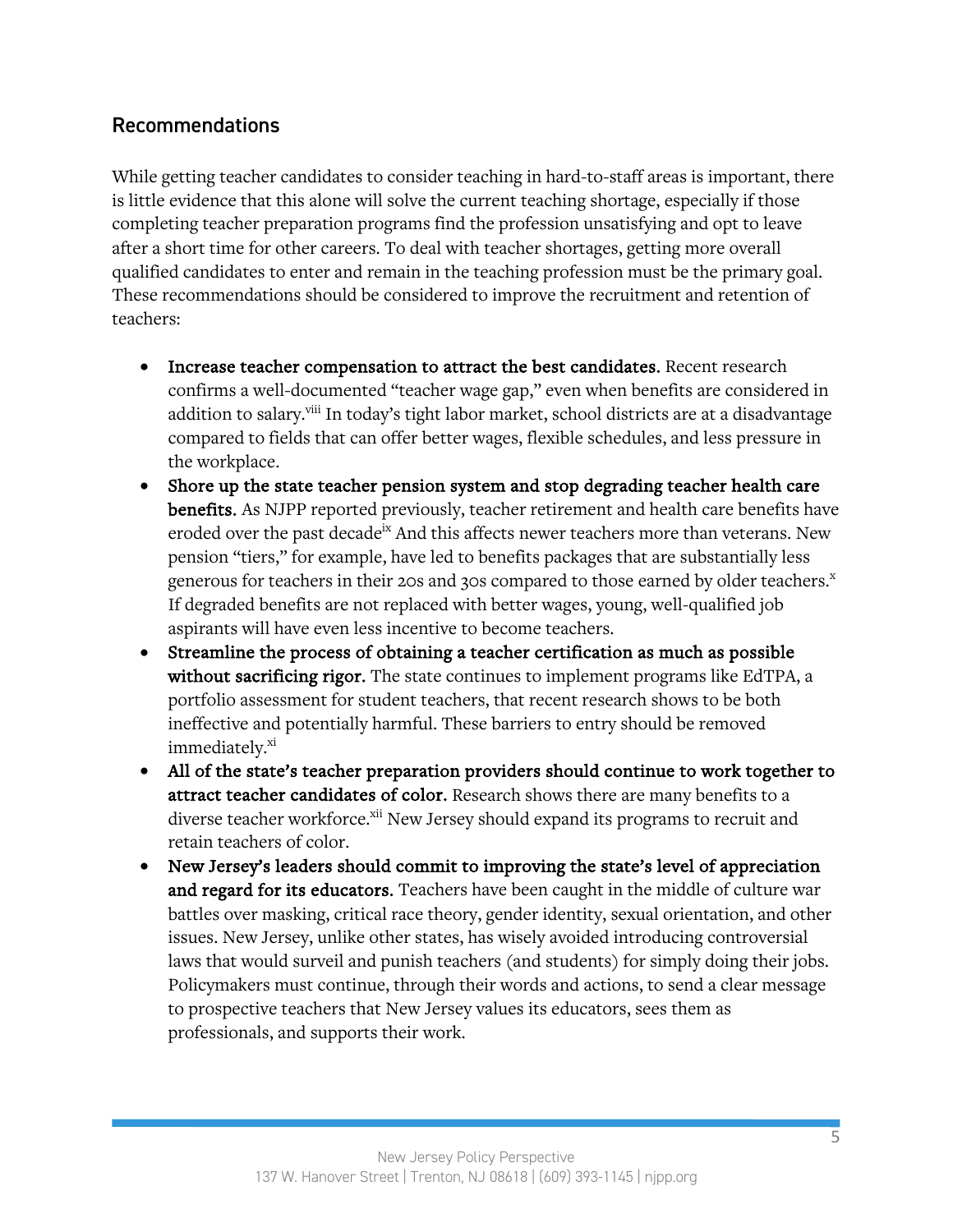<sup>i</sup> Cooper, D. and Hickey, S.M. (February 3, 2022) Raising pay in public K–12 schools is critical to solving staffing shortages. Economic Policy Institute. https://www.epi.org/publication/solving-k-12-staffing-shortages/

ii Joint Committee on the Public Schools, NJ Legislature. Tuesday, February 22, 2022 https://www.njleg.state.nj.us/live-proceedings/2022-02-22-10:00:00/JPS/Meeting

iii Figures for 2016-17 and 2017-18 do not match our 2019 report as those figures were updated in later data releases.

<sup>iv</sup> To determine the number of degrees awarded that are directly relevant to teaching, I sum the number of bachelor's and master's degrees awarded in education and add certificates above the baccalaureate level. I only include institutions that are designated in the IPEDS data as offering teacher certification. I then subtract all degrees with Classification of Instructional Programs (CIP) codes designated as the following: Curriculum and instruction; Educational Administration and Supervision; Educational/Instructional Media Design; Educational Assessment, Evaluation, and Research; Social and Philosophical Foundations of Education; Education, Other. This method likely overstates the number of degrees awarded that would be directly relevant to teaching, as degrees that do not lead to certification may still be included in the total.

<sup>v</sup> Teacher Shortage Areas. U.S. Department of Education. https://tsa.ed.gov/#/home/

vi The Title II data includes subject area codes that align with staffing data from the NJDOE; however, there are differences. For this graph, I exclude all observations in the staffing data that designate staff as administrators, teacher coaches, educational service providers (counselors, nurses, etc.), or non-certificated staff. I also exclude teachers of family and consumer sciences, industrial arts, and vocational education; these areas are not included in the Title II data. Special education positions are designated in the staffing data by their "jobcode subcategory"; I align these positions with the Title II codes for teachers of students with disabilities, teachers of deaf or hard of hearing students, or teachers of blind or visually impaired students. All of these categories are designated "special education" in the graph. Teachers of middle grades (5-8) are assigned to curricular areas; for example, a teacher with a "Mathematics Grades 5-8" jobcode is designated as teaching math. Elementary teachers, including those with jobcodes in elementary math, English, science, and social studies are assigned to the "elementary" category. For teachers with multiple job codes I use the first code designated ("job code 1").

vii Jennings, Rob (2/22/22). "Teacher shortage is a 'crisis,' N.J. state legislators say after educators raise alarm." NJ.com. https://www.nj.com/education/2022/02/teacher-shortage-is-a-crisis-nj-state-legislators-say-aftereducators-raise-alarm.html

viii Cooper, D. and Hickey, S.M. (February 3, 2022) Raising pay in public K-12 schools is critical to solving staffing shortages. Economic Policy Institute. https://www.epi.org/publication/solving-k-12-staffing-shortages/ Weber, M. (2019) New Jersey's Teacher Workforce, 2019: Diversity Lags, Wage Gap Persists, pp. 26-28. https://www.njpp.org/reports/in-brief-new-jerseys-teacher-workforce-2019-diversity-lags-and-wage-gap-persists.

<sup>ix</sup> Weber, M. (2019) New Jersey's Teacher Workforce, 2019: Diversity Lags, Wage Gap Persists, pp. 26-28. https://www.njpp.org/reports/in-brief-new-jerseys-teacher-workforce-2019-diversity-lags-and-wage-gap-persists.

<sup>x</sup> "Retirement Planning Member Guidebook" (January, 2022). New Jersey Department of Pensions and Benefits. https://www.nj.gov/treasury/pensions/documents/forms/sp0774.pdf

xi Gitomer, D. H., Martínez, J. F., Battey, D., & Hyland, N. E. (2019). Assessing the Assessment: Evidence of Reliability and Validity in the edTPA. American Educational Research Journal. https://doi.org/10.3102/0002831219890608

Chung, Bobby W., and Jian Zou. (2021). Teacher Licensing, Teacher Supply, and Student Achievement: